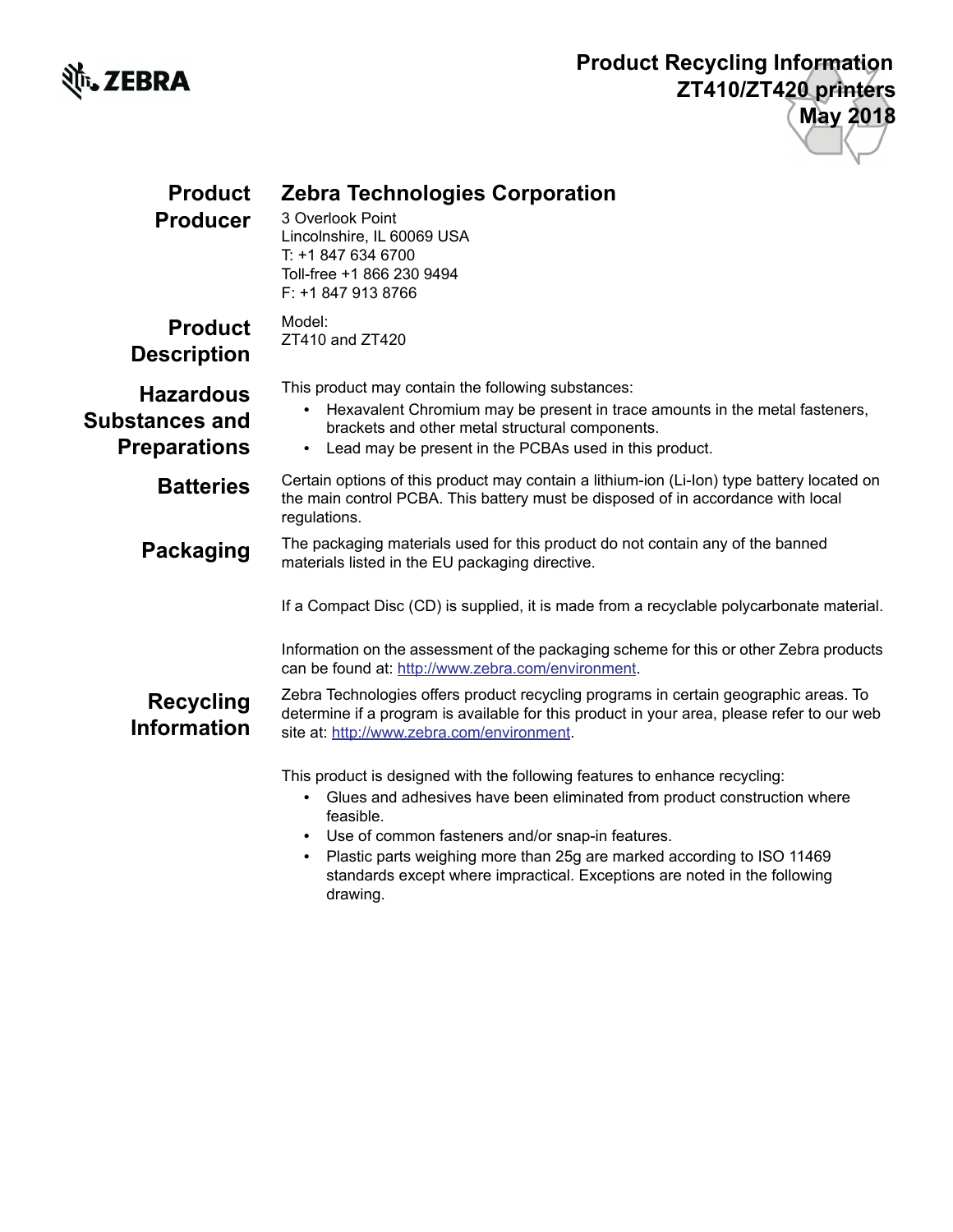

## **Product Recycling Information ZT410/ZT420 printers May 2018**

## **ZT410/ZT420 Printers View 1**